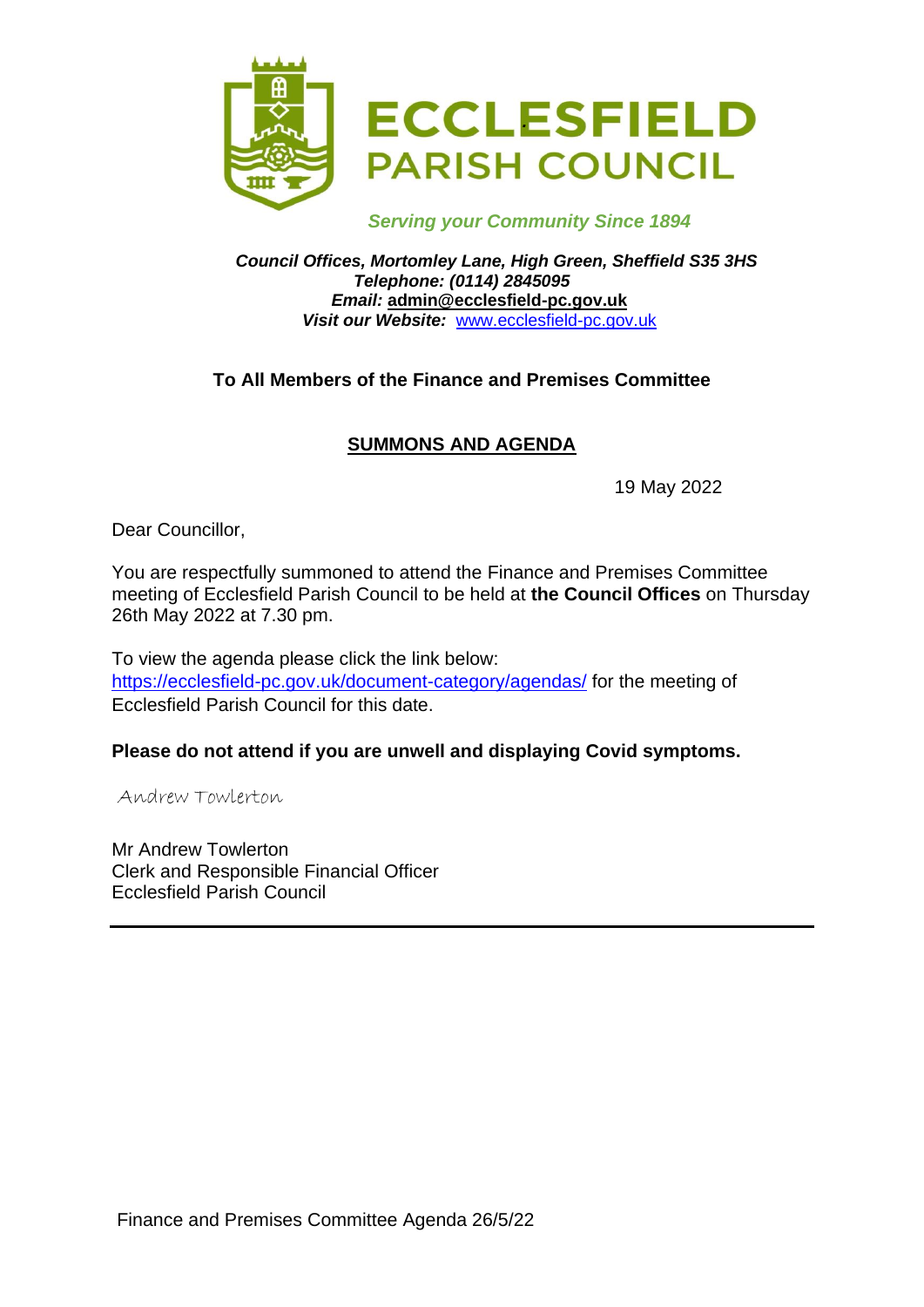### **Committee Membership\***

**Councillor Kate Guest (Chairman), Councillor David Ogle, Councillor Dr John Bowden, Councillor Victoria Bowden, Councillor John Brownrigg, Councillor Susan Davidson, Councillor John Housley and Councillor Carol Levery.**

\*Substitute members may be appointed in accordance with Standing Order 4v.

# **Chairman's Announcement**

Prior to the commencement of the meeting, the Chairman will outline the procedure for this meeting to ensure that the meeting is effective, safe and lawful including:

- Councillors must observe the Council's Code of Conduct during the meeting.
- Voting procedure.
- Public session and exclusion of the press and public procedures.
- Anyone wishing to record is asked to let the Chairman of the meeting know prior to the start of the meeting. The Council may record the meeting for minute purposes.
- All Councillors present are required to state their name prior to the commencement of the meeting.

#### **AGENDA**

#### **2022/1 (F&P). Apologies and Reasons for Absence**

To note any absences. To approve any reasons for absence.

#### **2022/2 (F&P). Declarations of Interest**

To consider any requests for dispensation.

To note any declaration or interests not already declared under the Member's Code of Conduct or Member's Register of Disclosable Pecuniary Interests.

#### **2022/3 (F&P). Exclusion of Press and Public**

To consider the exclusion of the Press and Public in accordance with Public Bodies Admission to Meetings Act 1960 Section 1 (2) due to the confidential nature of the business to be transacted.

#### **2022/4 (F&P). Public Participation Session**

To receive questions from members of the public under the direction of the Chairman and in accordance with the Council's Standing Orders. (Standing Order 3 states that the public participation session will be for no more than 15 minutes and a member of the public shall not speak for more than 3 minutes).